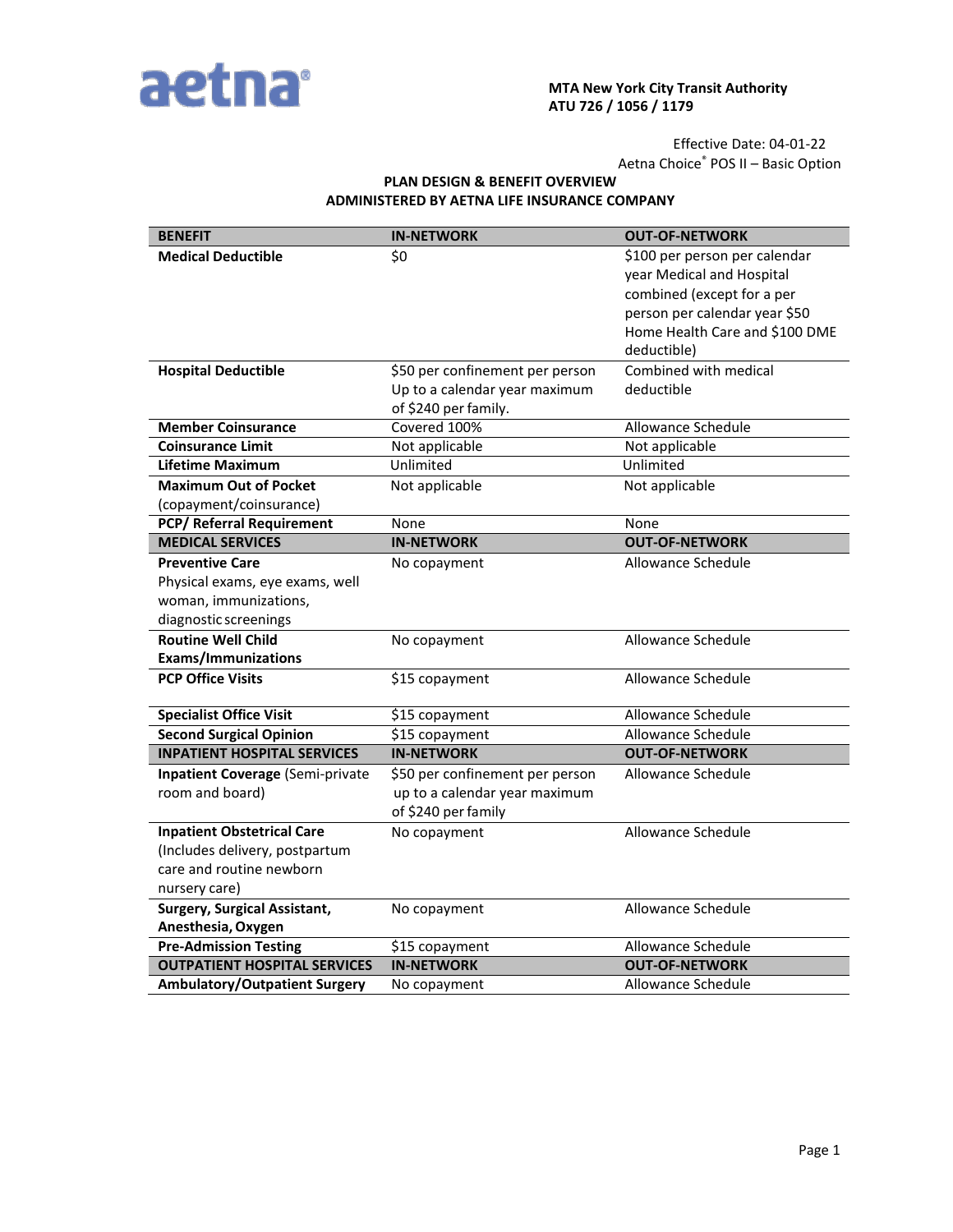

# **MTA New York City Transit Authority ATU 726 / 1056 / 1179**

Effective Date: 04-01-22 Aetna Choice® POS II – Basic Option

# **PLAN DESIGN & BENEFIT OVERVIEW ADMINISTERED BY AETNA LIFE INSURANCE COMPANY**

| <b>EMERGENCY MEDICAL CARE</b>                                        | <b>IN-NETWORK</b>               | <b>OUT-OF-NETWORK</b>              |
|----------------------------------------------------------------------|---------------------------------|------------------------------------|
| <b>Urgent Care Services</b>                                          | \$15 copayment                  | \$15 copayment                     |
| <b>Emergency Room</b>                                                | \$100 copayment                 | \$100 copayment                    |
| <b>Emergency Use of Land</b>                                         | No copayment                    | No copayment                       |
| <b>Ambulance</b>                                                     |                                 |                                    |
| <b>Emergency Use of Air Ambulance</b>                                | No copayment                    | No copayment                       |
| <b>MENTAL HEALTH AND</b>                                             | <b>IN-NETWORK</b>               | <b>OUT-OF-NETWORK</b>              |
| <b>ALCOHOL/SUBSTANCE ABUSE</b><br><b>SERVICES</b>                    |                                 |                                    |
| Inpatient (Semi-private room and                                     | \$50 per confinement per person | Allowance Schedule                 |
| board)                                                               | up to a calendar year maximum   |                                    |
|                                                                      | of \$240 per family             |                                    |
| Outpatient                                                           | \$15 copayment                  | Allowance Schedule                 |
| <b>DURABLE MEDICAL EQUIPTMENT</b><br>(DME)                           | <b>IN-NETWORK</b>               | <b>OUT-OF-NETWORK</b>              |
| Deductible,                                                          | No copayment. Subject to        | 50% of allowed amount <b>AFTER</b> |
| Copayment/Coinsurance                                                | allowed amount AFTER \$100      | \$100 deductible* per person per   |
| (e.g. hospital beds, oxygen,                                         | deductible* per person per      | calendar year plus any amount      |
| oxygen equipment, wheelchairs,                                       | calendar year                   | billed above the allowed amount    |
| PAP devices and supplies, diabetic                                   |                                 |                                    |
| pumps and supplies, catheters,<br>artificial arms, legs, eyes, ears) |                                 |                                    |
| <b>HOME HEALTHCARE</b>                                               | <b>IN-NETWORK</b>               | <b>OUT-OF-NETWORK</b>              |
| <b>Home Health Care Deductible</b>                                   | No copayment                    | \$50 deductible                    |
|                                                                      |                                 |                                    |
| <b>Home Health Care Visits</b>                                       | No Copayment                    | 25% coinsurance                    |
| One visit equals up to 4 hours of                                    | 200 visits per calendar year    | 40 visits per calendar year        |
| care                                                                 |                                 |                                    |
| <b>Home Infusion Therapy</b>                                         | No copayment                    | 25% coinsurance                    |
|                                                                      |                                 |                                    |

**\*DME \$100 deductible not applicable to Positive Airway Pressure (PAP) devices, PAP supplies, insulin pump and insulin pump supplies**.